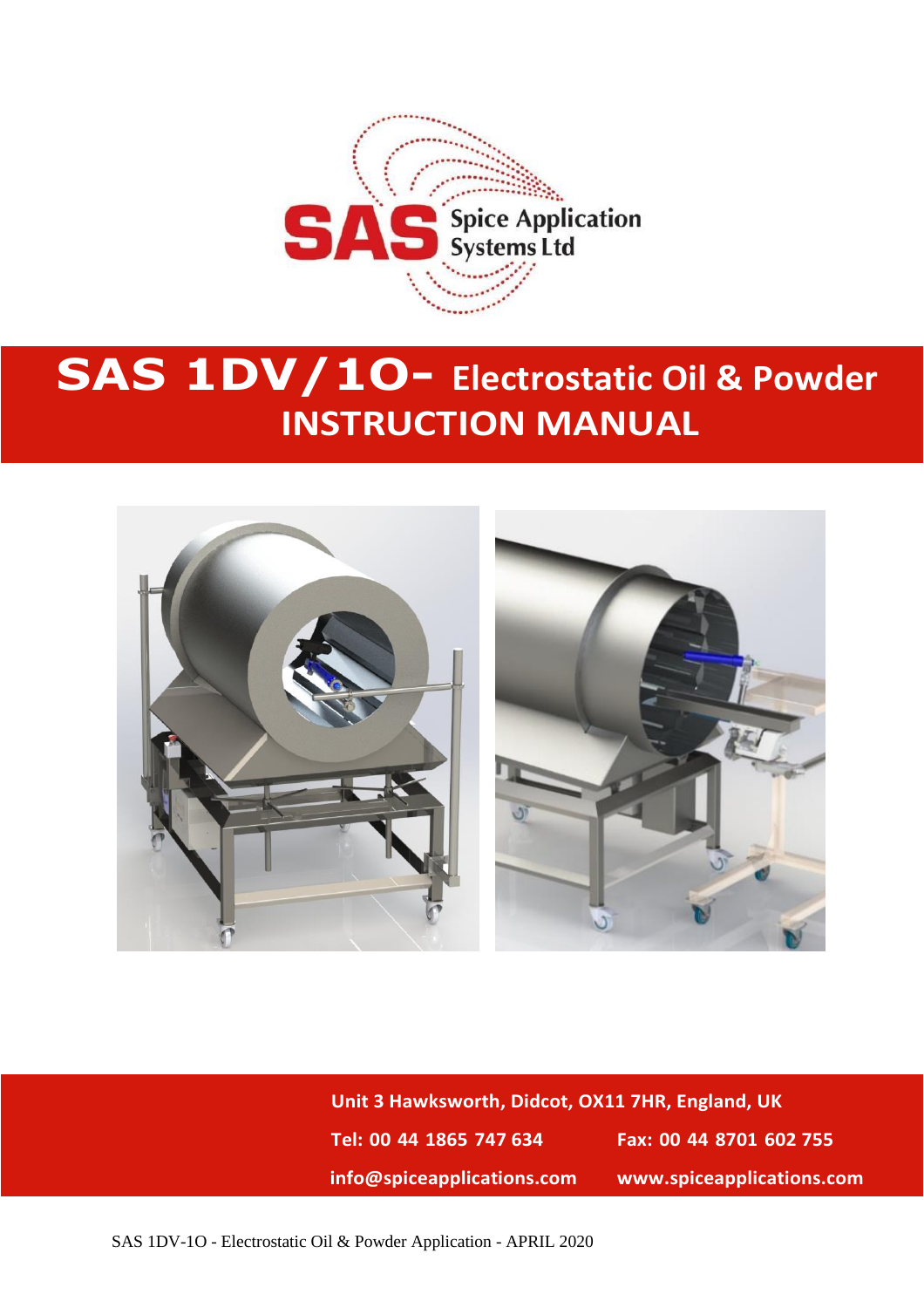### **INDEX**

#### **DESCRIPTION OF INFORMATION PAGE NUMBERS** WARNINGS OVERVIEW………………………………………………………. 2 ELECTROSTATIC INTRODUCTION…………………………………………. 3-4 PRODUCT INTRODUCTION…………………………………………………. 5-6 INSTALLATION…………………………………………………………………. 7-8 WARRANTY……………………………………………………………………. 9

### **IMPORTANT NOTICE**

This manual is only a basic overview of the SAS 1DV/1O Electrostatic Oil and Powder application system.

For Full and in depth information upon Installation, Cleaning, Service, Spare parts, Technical Specifications, etc. please refer to the respective SAS manuals :-



 **SAS 1DV Manual SAS 1O Manual**



**To obtain the best performance and reliability from this equipment it is strongly recommended to read the instruction manual thoroughly before attempting to use the equipment.**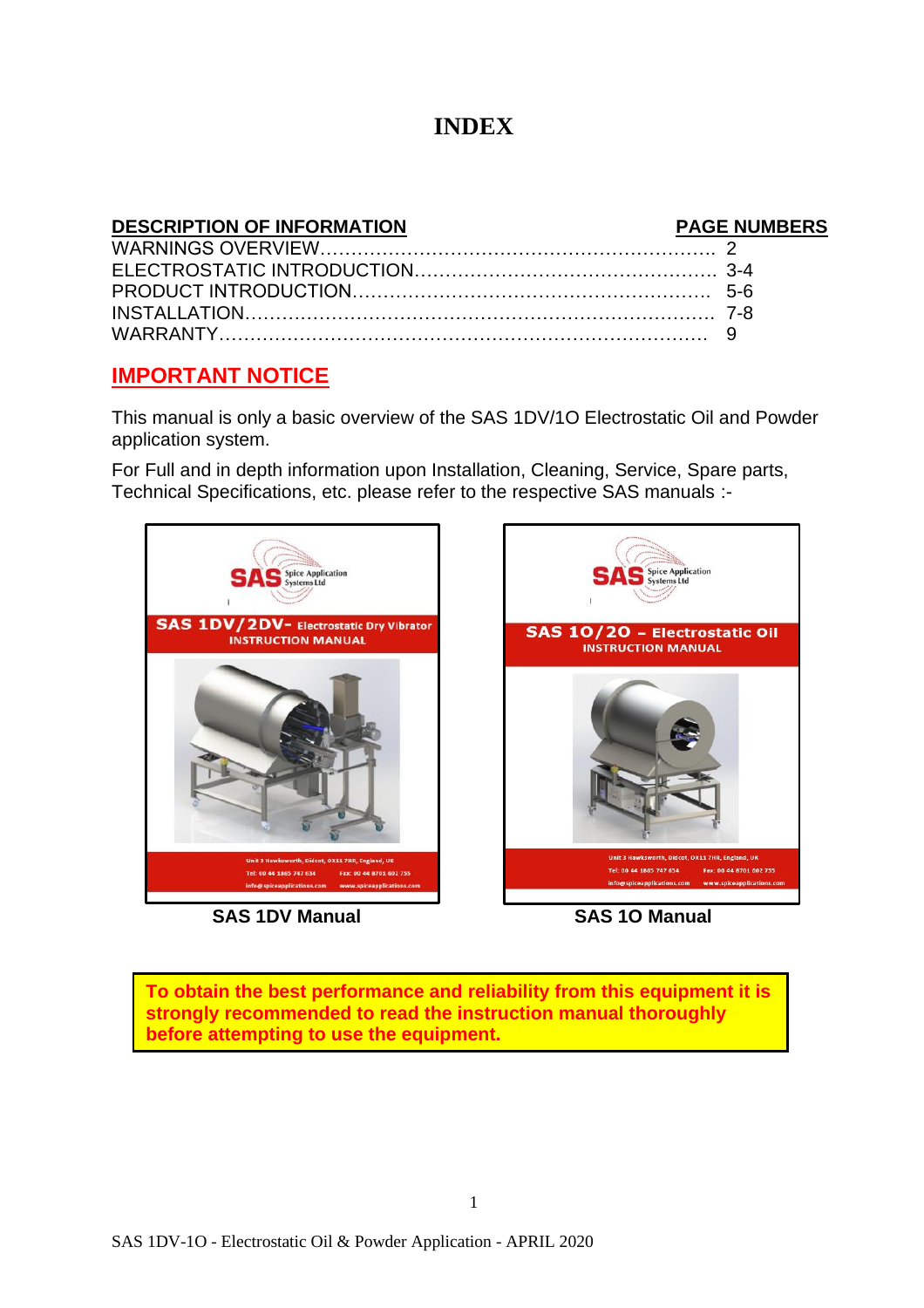# **WARNINGS OVERVIEW**

All controls within the Control Box have been adjusted for optimum performance and safety during manufacturing.

The Electrostatic Generating heads and control box is sealed for IP 65.

Re-adjustments, alterations or substitutions of any component may result in a hazardous operating condition a failure and possible damage to the equipment as well as overriding the built-in safety features.

Any unauthorised modification will invalidate the warranty and could endanger the work force.

**Under no circumstances are any alterations allowed to the electrostatic equipment without specific written instructions and consent from Spice Application Systems Ltd.**

### **SAFETY GUIDELINES**



The person in charge of the manufacturing work area should ensure that personnel are properly trained in the use of this equipment. The safety rules which follow should be fully understood and applied at all times.



 $\sqrt{\phantom{a}}$  Never point the spray unit at any person or animal.

 $\sqrt{\phantom{a}}$  Spraying certain products can be dangerous, depending on what is being sprayed so full protection for operators in the form of instructions supplied with that product must be adhered to at all times.



The normal safety rules and precautions for atomisation must be observed.

For more information, consult the local safety rules. In addition, the following precautions must be observed.

**WARNING!** Failure to observe the safety precautions contained within this manual could result in operational difficulties of the equipment and potential to create unsafe conditions.

**ALL personnel who are associated with the coating operation should read and fully understand this manual. It is especially important that the operators and maintenance team of the electrostatic equipment and their supervisory personnel understand the requirements for safe and proper usage of the electrostatic process.**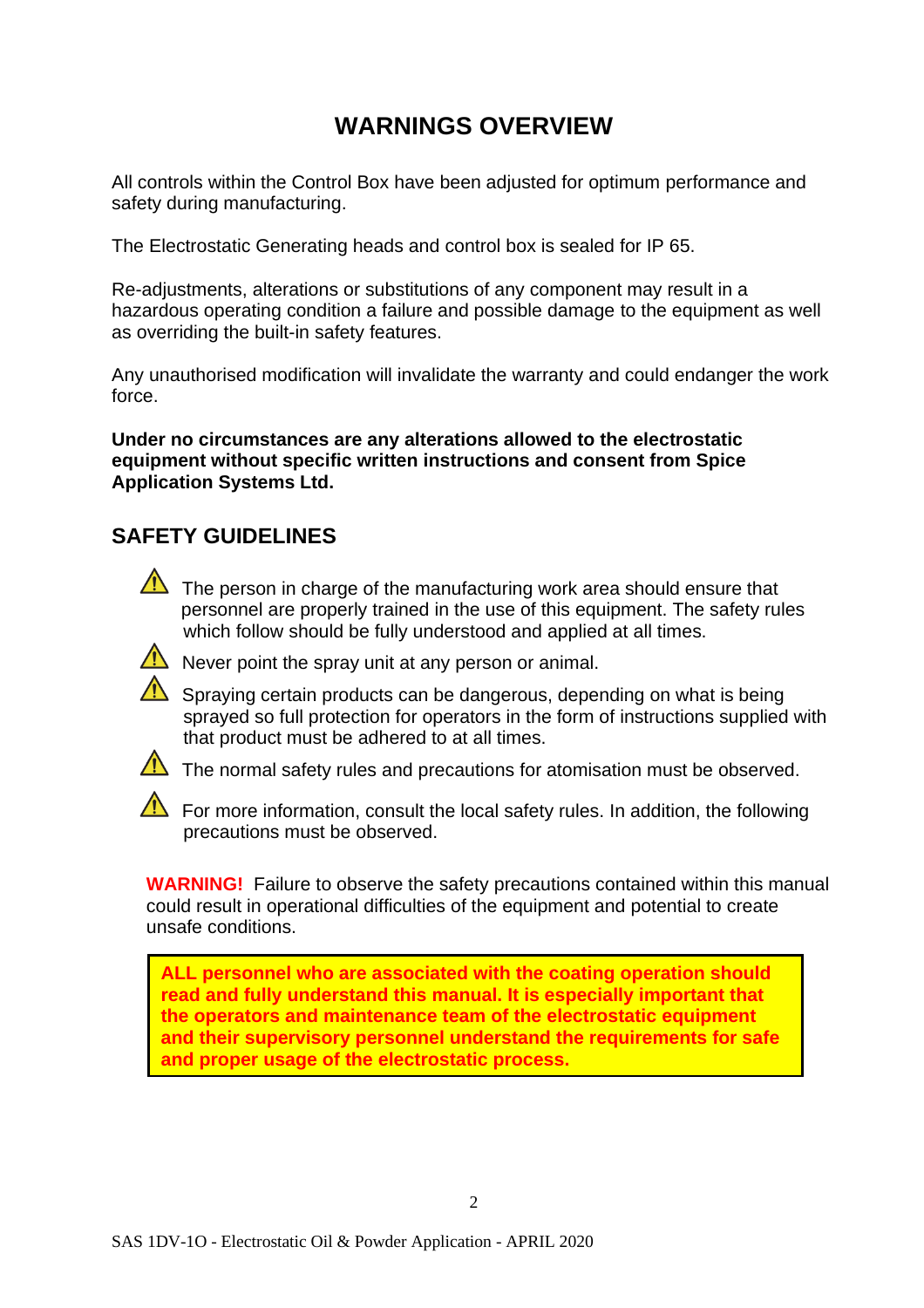# **ELECTROSTATIC INTRODUCTION**

### **What is Electrostatics**

Electrostatics is an environmentally responsible way to apply coating materials, significantly increasing the quality of the finished product, while substantially decreasing powder/oil costs through more effective use of materials.



### **How does it work?**

The aim is to eliminate wasteful over spray and put as much coating material on the target as possible. This is achieved by negatively charging atomized powder/oil particles so that they are attracted to the grounded work piece, opposites attract.

A charging electrode is located at the tip of the electrostatic generator head or atomizer. The powder/oil is atomized as it moves past the electrode, its particles become ionized - negatively charged. An electrostatic field is created between the charging electrode and the grounded work piece, the spray is concentrated within it.

The product to be coated (chips, tablets, etc.) is Grounded from contact within the rotating drum/wire belt flat chamber. When the coating material is released, it is attracted to the Grounded product. Due to the electrostatic attraction, coating material that would normally be lost ends up on the back and sides of the target product to produce a "wrap-around" effect.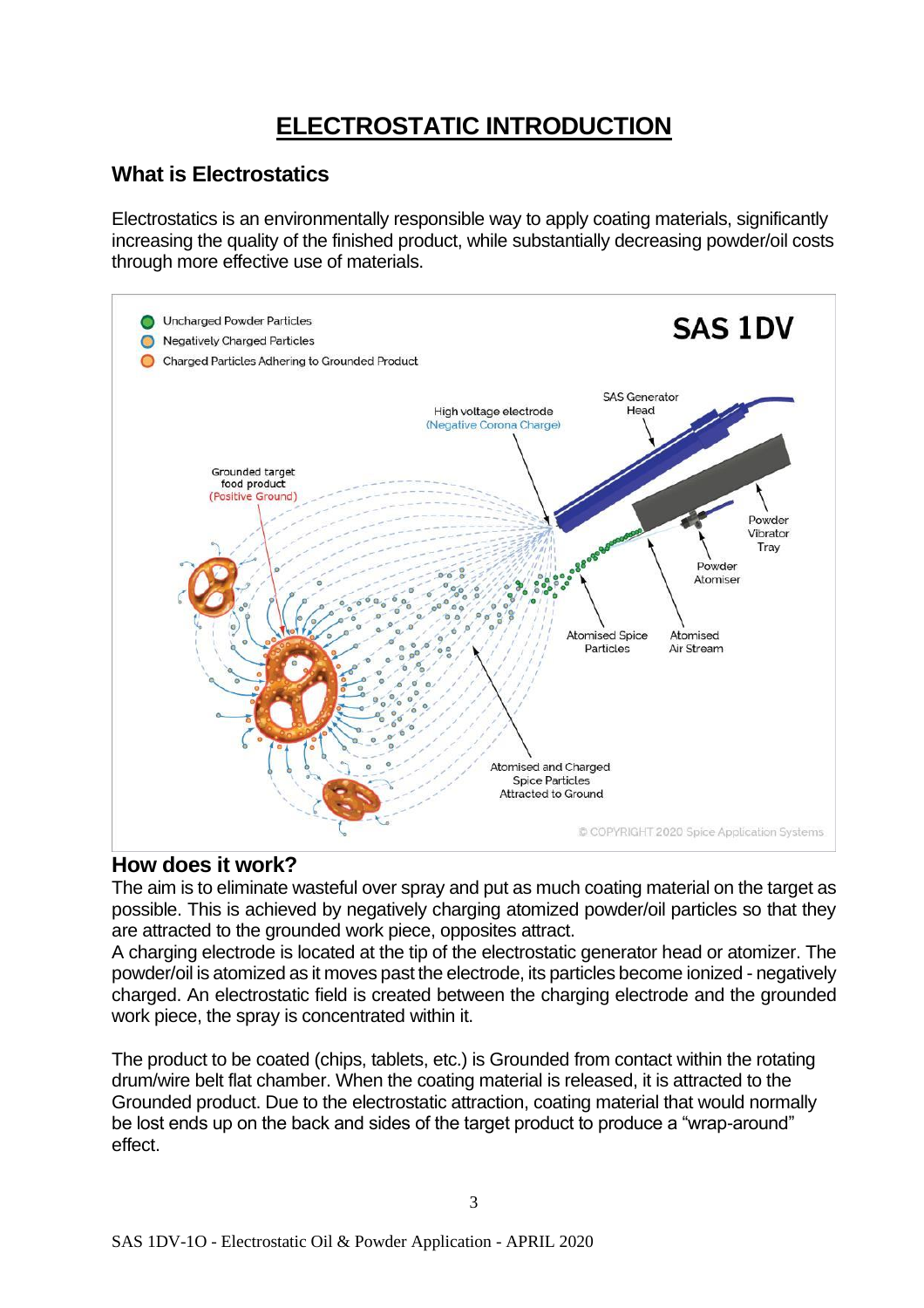# **ELECTROSTATIC INTRODUCTION**

#### **When to use electrostatics!**

When you want to achieve maximum transfer efficiency and minimize coating waste and dusting/misting emissions, while achieving maximum application wrap around effect, high production and high flow rates.

### **The advantages!**

Up to 98% coating of all products, with greatly improved coating over traditional methods, less powder usage, cut down of dusting, cleaner working area and cleaner drum, all resulting in less line contamination.

Increased transfer efficiency and reduced over spray, which results in significant cost savings and reduced dusting/misting emissions. We build our system with safety in mind, with flexible, lightweight low voltage cable going to the generating spray head.

#### **Typical Electrostatic Applications**

- Pharmaceuticals: coating tablets granule formation
- Horticulture: powder onto seeds
- Agriculture: powder/liquids on potato or cattle feed
- Meat: fresh poultry and processed meats-powder & liquid flavouring
- Fish: oils & powder
- Breakfast Cereals: vitamins & flavouring in powder/liquid form
- Snacks, crisps, nuts, extruded and pasta pellets: powder & liquid spices
- Confectionery: powder onto mints, chewing gum, etc.
- Pet food: powder & liquid enhancers onto kibbles, biscuits & chew bars
- Dairy: starch onto cheese
- Bakery: oil & powder coating onto cakes, burger buns, etc.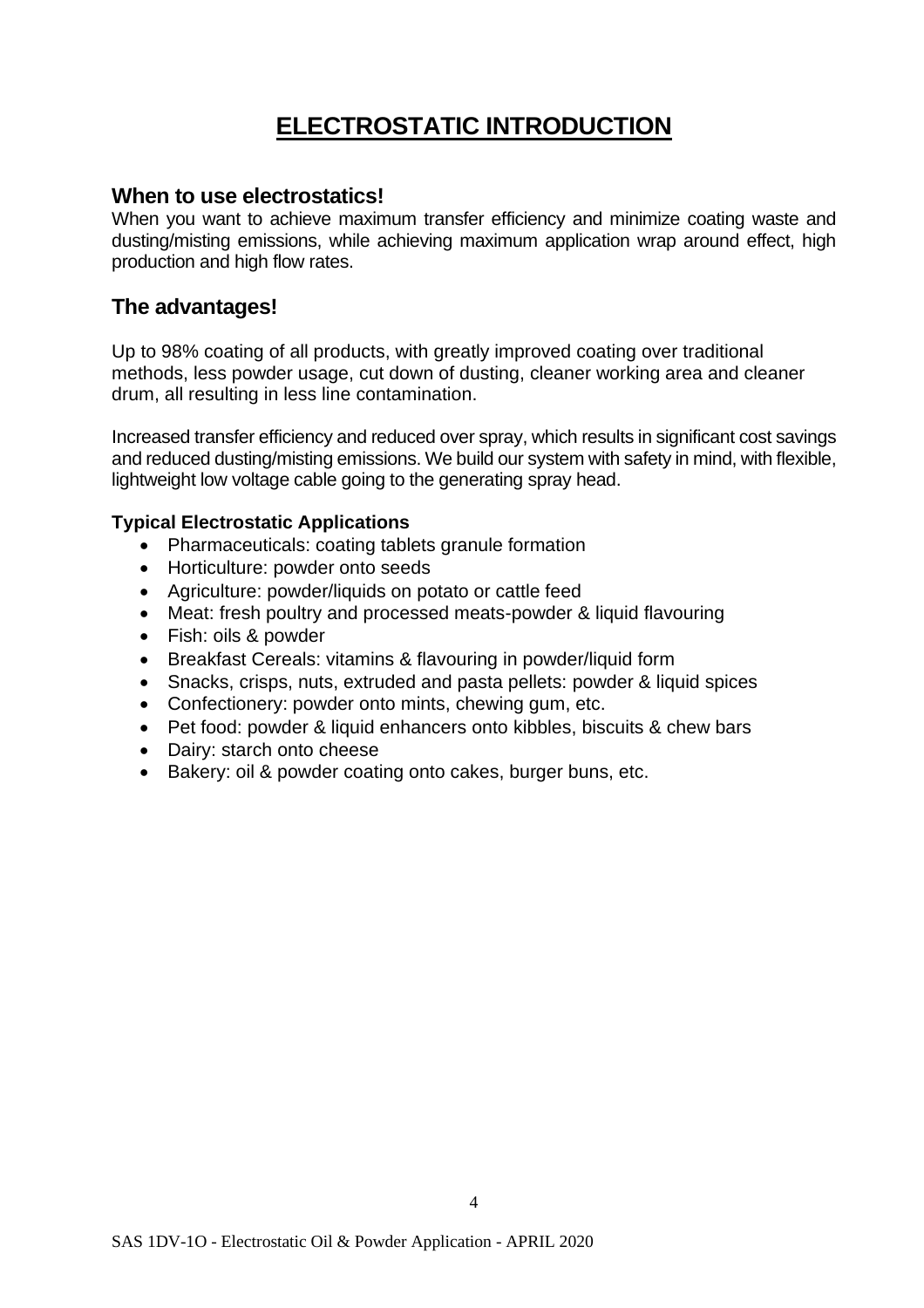# **PRODUCT INTRODUCTION**

### **Electrostatic Oil and Powder Application: SAS 1DV/1O**

This model is designed to apply both Liquid and dry spices by creating an electrostatic charge on the oil and powder as it leaves our patented vibratory tray design and is then atomised by the applicators, which is angled and pointing onto the products to be coated.



**Fig 1**

# **SAS Assembly Number – SAS 1DV/1O-XXX-Y**

|            | <b>Description</b>                                  | <b>Assembly Number Ref.</b> |
|------------|-----------------------------------------------------|-----------------------------|
|            | Powder Tray - 500mm long (Short)                    | 500                         |
| <b>XXX</b> | Powder Tray - 760mm long (Standard)                 | 760                         |
|            | Powder Tray - 1,000mm long (Long)                   | 1000                        |
| v          | <b>Powder Atomiser - Plastic tip c/w St/St body</b> |                             |
|            | Powder Atomiser - St/St tip c/w St/St body          |                             |

Example Assembly Number : **SAS 1DV/1O-760-P**

Electrostatic Oil & Dry Application system (760 Tray & Plastic Tip)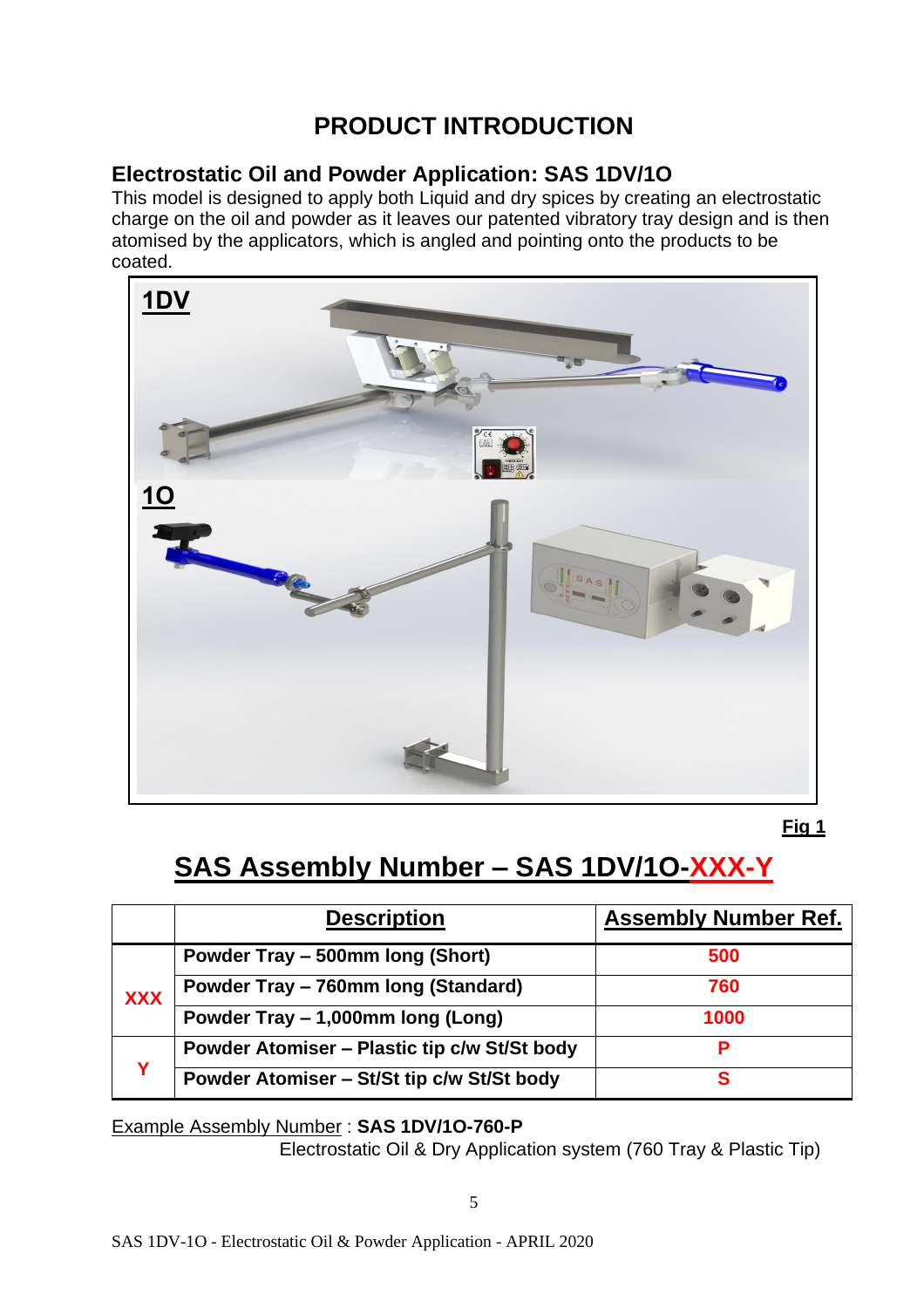## **PRODUCT INTRODUCTION**

The SAS DRY VIBRATOR 1DV spray unit uses the principal of atomising the spice as it falls off the vibrator by spraying air and electrical charge onto the powder, it is able to obtain the ultimate wrap-around effect, onto grounded product.



The SAS OIL APPLICATION 1O spray unit uses the principal of atomising the oil as it is atomiser by spraying air and electrical charge onto the oil, it is able to obtain the ultimate wrap-around effect, onto grounded product.



|--|

| Pos. | <b>Description</b>                          | <b>Assembly Number</b> | <b>Manual Reference</b> |
|------|---------------------------------------------|------------------------|-------------------------|
| A    | <b>Powder Vibrator Tray Assy</b>            | <b>DV 200-09X</b>      | See 1DV Manual          |
| B    | <b>Vibrator Motor Assy</b>                  | DV 200-09X             | See 1DV Manual          |
| C    | <b>Vibrator Controller Assy</b>             | DV 200-097             | See 1DV Manual          |
| D    | <b>Powder Atomiser Assy</b>                 | <b>DV 200-11XX</b>     | See 1DV Manual          |
| Е    | <b>Support for Vibrator Motor/Tray Assy</b> | DV 200-173             | See 1DV Manual          |
| F    | <b>Electrostatic Controller Assy</b>        | <b>CU 200-124</b>      | See 1DV & 10 Manual     |
| G    | Electrostatic Generator Head - Powder       | GH 200-161             | See 1DV Manual          |
| н    | <b>Supports for Generator Head Assy</b>     | GH 200-159             | See 1DV Manual          |
| J    | <b>Electrostatic Oil Atomiser Head</b>      | OH 200-132R            | See 10 Manual           |
| ĸ    | <b>Electrostatic Generator Head - Oil</b>   | OH 200-161             | See 10 Manual           |
|      | <b>Support for Generator Head</b>           | GH 200-322             | See 10 Manual           |
| м    | <b>Pneumatic Control Box</b>                | PB 200-133             | See 10 Manual           |
| N    | <b>Frame Mounting Assembly</b>              | GH 200-320             | See 10 Manual           |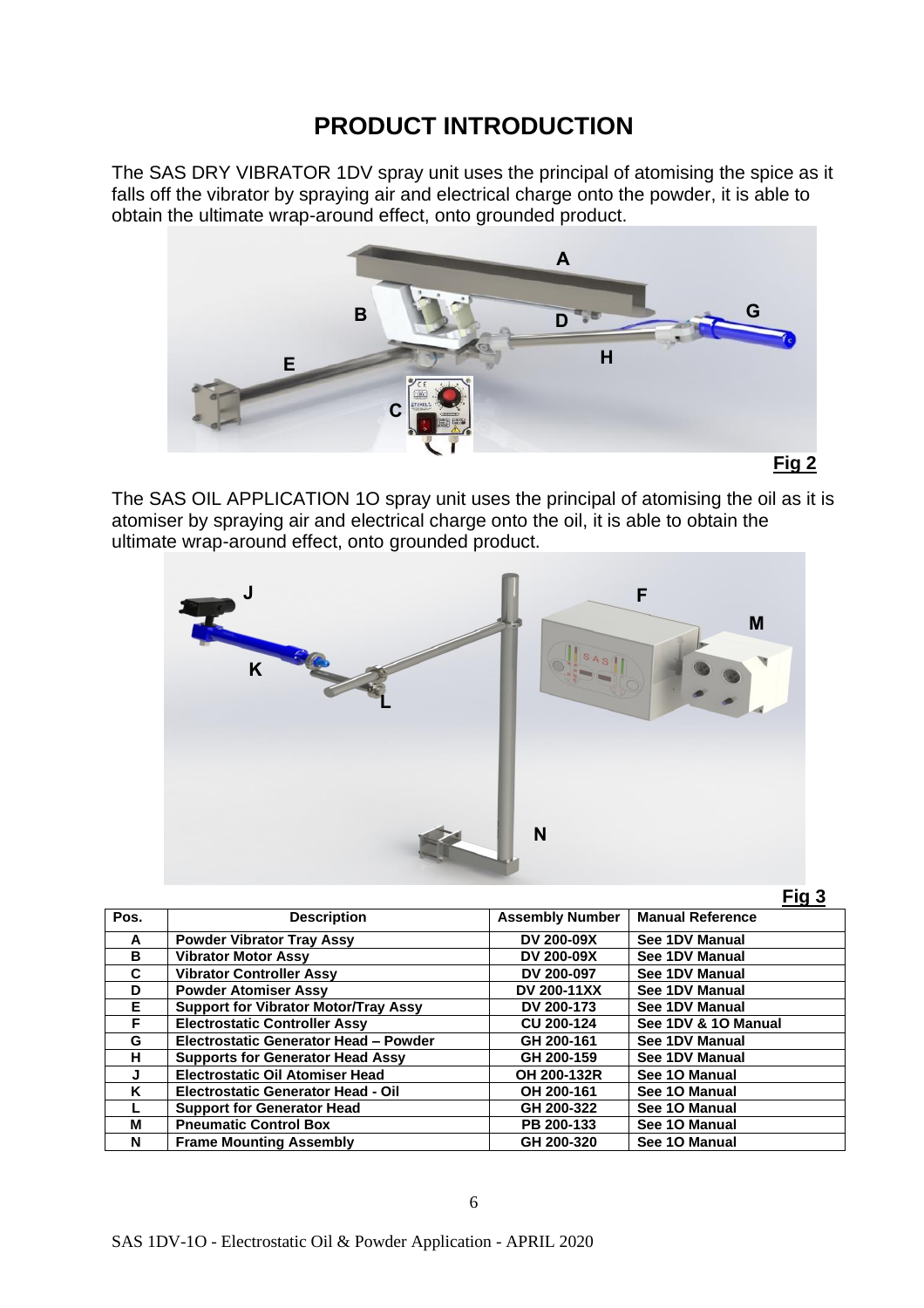# **INSTALLATION**

- 1. The Electrostatic control unit must be located outside the flavouring drum in a Non-Hazardous area at a location which allows the operators to observe the material atomisation in front of the tumbling product.
- 2. To obtain the maximum electrostatic efficiency, the product to be coated must be able to fully tumble and roll in front of the atomiser spray pattern. If it does not do so, this may result in a poor quality finish to the product.
- 3. The appropriate distance between the atomiser and the product to be coated should be between 20 to 45 cm (8" to 18")
- 4. All pneumatic hoses connected to the atomise must be non-conductive. It is recommended to use Polyethylene and not Nylon hose.
- 5. Never use damaged hoses, cables or connections.
- 6. All compressed air connections must be fitted with a local isolator and pressure regulator, plus fitted with a suitable Filter to ensure a Clean and Dry air supply to the SAS equipment.
- 7. **All Equipment and metal parts (drum, pumps, containers, conveyors, etc.) in the application area including any other conductive articles within 3mtrs (10ft) - must be positively grounded.**

#### **IMPORTANT NOTICE**

This manual is only a basic overview of the SAS 1DV/1O Electrostatic Oil and Powder application system.

For Full and in depth information upon Installation, Cleaning, Service, Spare parts, Technical Specifications, etc. please refer to the respective SAS manuals



 **SAS 1DV Manual SAS 1O Manual**

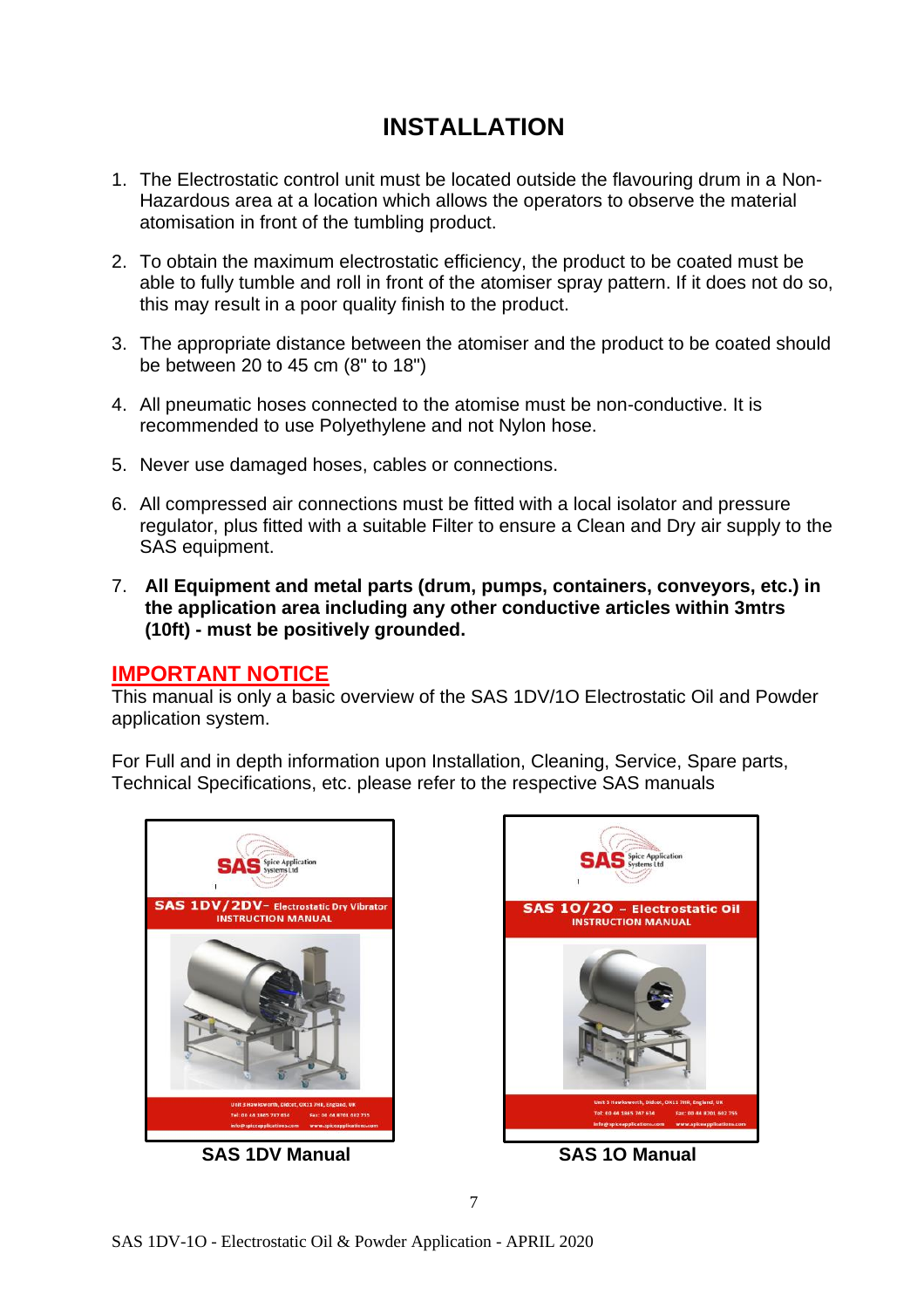### **INSTALLATION**

#### **SCHEMATIC LAYOUT - 1DV/10**

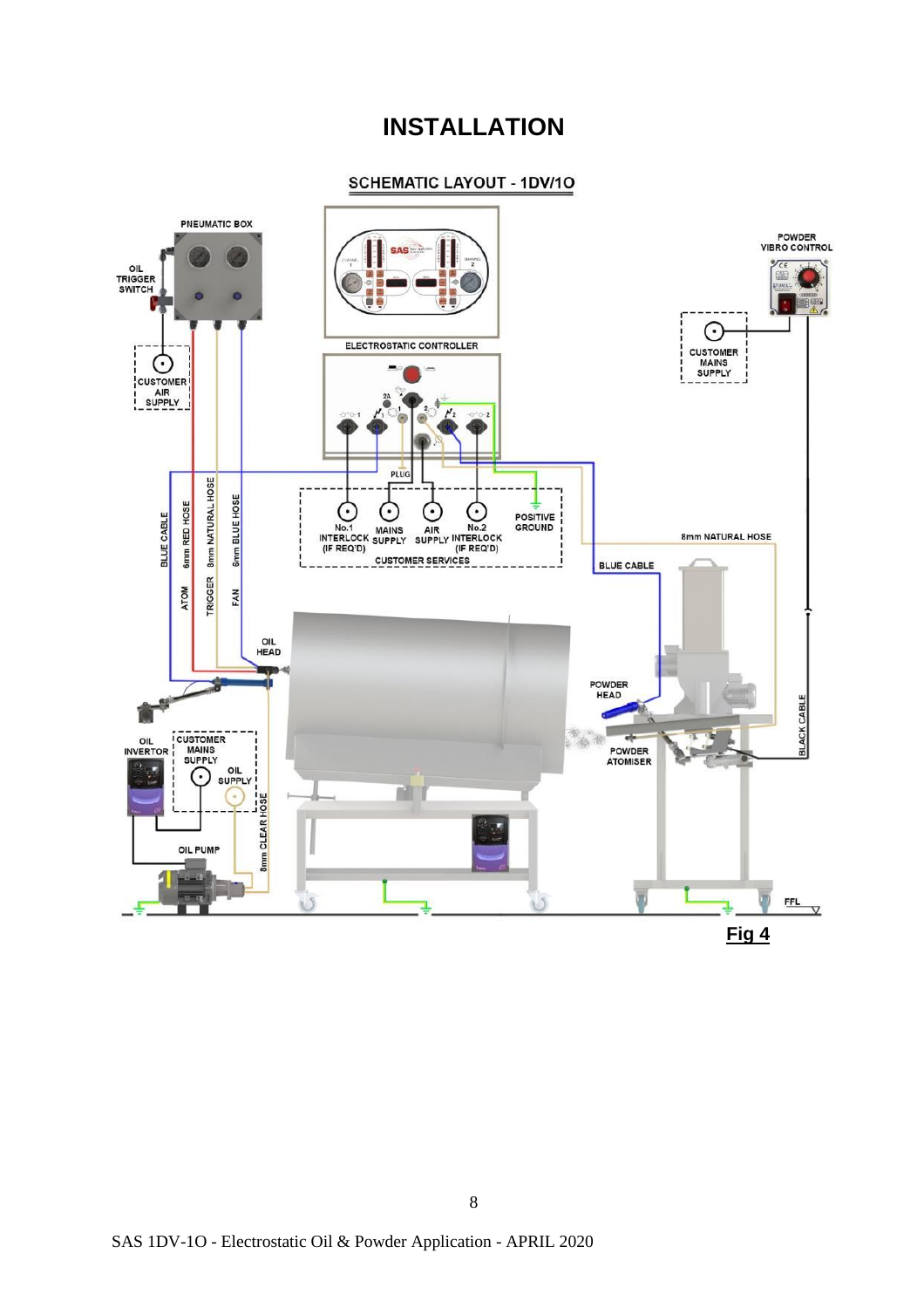# **WARRANTY**

Dear Customer,

Thank you for buying a SAS products and systems. Every care has been taken, from design to manufacture, to ensure that this product gives you complete satisfaction.

Spice Application Systems Ltd guarantees that all equipment manufactured by them will be free from defective workmanship or materials for a period of 12 months or 3000 working hours, from the date of delivery of the equipment, whichever comesfirst.

We will rectify any manufacturing or material defects by means of suitable repair or supplying a replacement part.

Always providing that:

- Any such defect(s) is reported in writing, within the 12-month period.
- All equipment is installed, operated and maintained in accordance with specific recommendations of Spice Application Systems Ltd and good industry practice.
- Spice Application Systems Ltd supplies all spare parts and consumable items.
- Consumable spares are inspected frequently and replaced as necessary. The life of these varies with the application and they are not guaranteed for any specific period.
- Maintenance spares are inspected and replaced if necessary every 12 months or 3000 operated hours, whichever is sooner.
- Any consequential loss, however caused is expressly excluded from this guarantee

Spice Application Systems Ltd will not be liable for any repairs or replacements (including labour costs) without our written approval.

Spice Application Systems Ltd gives no performance guarantees, unless specifically indicated in our proposal. The effects erosion, corrosion and general wear and tear are specifically excluded.

Spice Application Systems Ltd reserves the right to amend or change specifications, as part of their continuous development policy.

#### **We make no other guarantee or representation whatsoever, expressed or implied.**